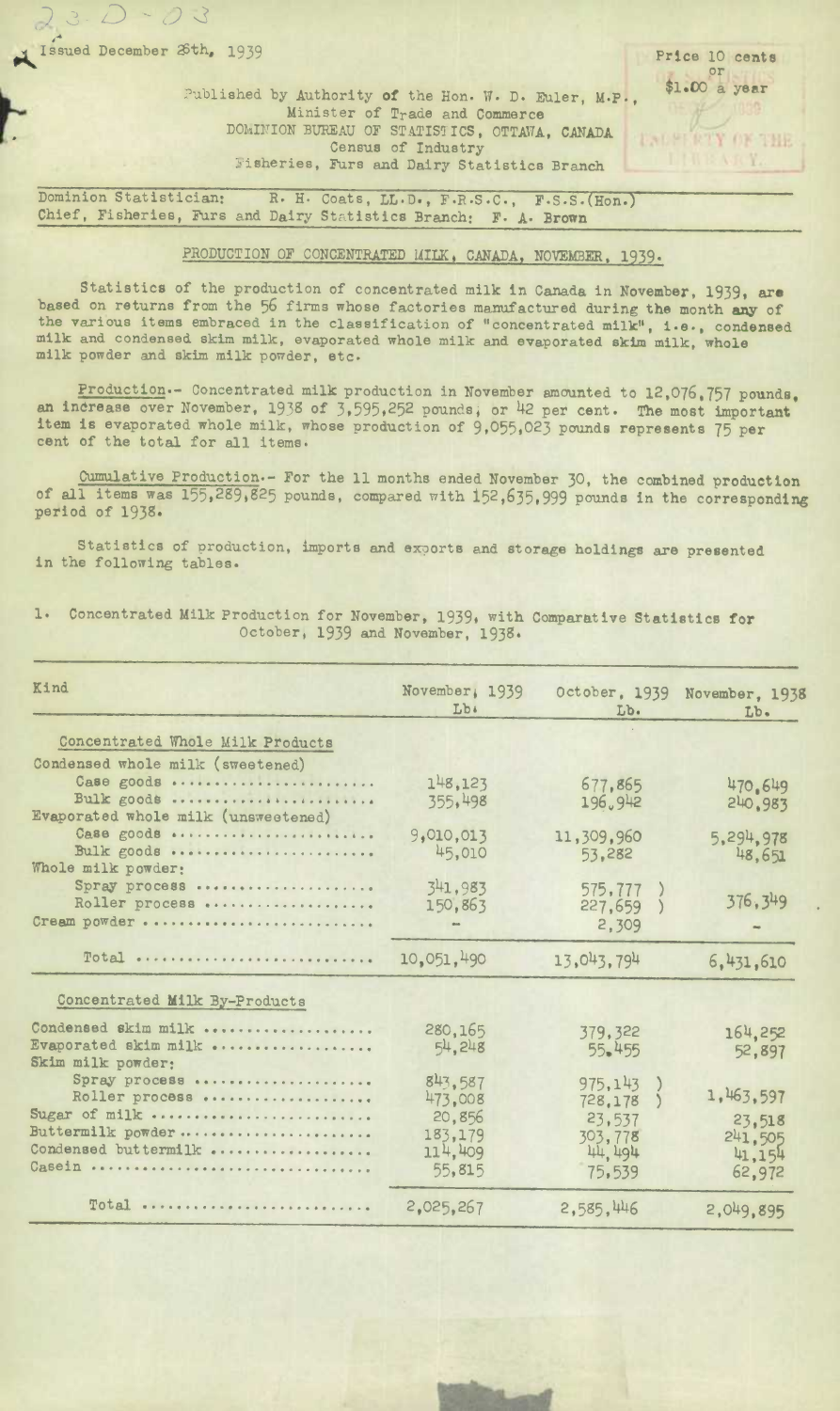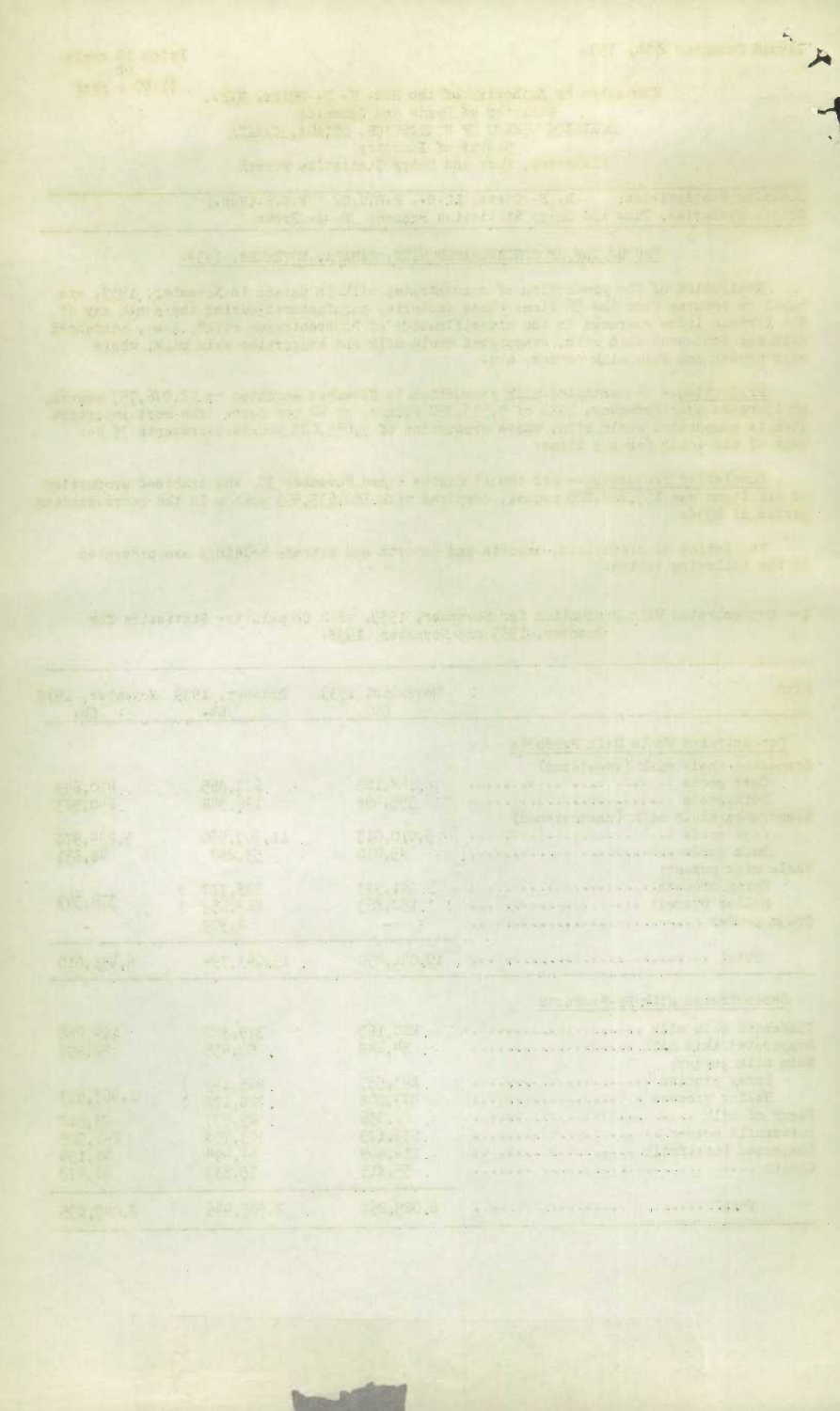|                                                                                              |                        |                   | $-2-$            |                                                                                |                               |                  |  |
|----------------------------------------------------------------------------------------------|------------------------|-------------------|------------------|--------------------------------------------------------------------------------|-------------------------------|------------------|--|
| Cumulative Production of Concentrated Milk for the Eleven Months ended November 30,<br>2.    |                        |                   |                  |                                                                                |                               |                  |  |
|                                                                                              |                        |                   |                  | 1939 with Comparative Statistics for the Eleven Months ended November 30,1938. |                               |                  |  |
|                                                                                              |                        |                   |                  |                                                                                |                               |                  |  |
|                                                                                              |                        |                   |                  | Eleven Months Ended November 30.                                               |                               |                  |  |
| Kind                                                                                         |                        |                   |                  | 1939                                                                           |                               | 1938             |  |
|                                                                                              |                        |                   |                  | Lb.                                                                            |                               | Lb.              |  |
| Concentrated Whole Milk Products                                                             |                        |                   |                  |                                                                                |                               |                  |  |
| Condensed whole milk (sweetened):                                                            |                        |                   |                  |                                                                                |                               |                  |  |
| Case goods                                                                                   |                        |                   |                  | 3,821,625                                                                      |                               | 5,267,401        |  |
| Bulk goods                                                                                   |                        |                   |                  | 3,505,242                                                                      |                               | 3,900,112        |  |
|                                                                                              |                        |                   |                  |                                                                                |                               |                  |  |
| Evaporated whole milk (unsweetened):                                                         |                        |                   |                  |                                                                                |                               |                  |  |
| Case goods                                                                                   |                        |                   |                  | 107,848,173                                                                    |                               | 99,694,651       |  |
| Bulk goods                                                                                   |                        |                   |                  | 447,460                                                                        |                               | 603,639          |  |
| Whole milk powder:                                                                           |                        |                   |                  |                                                                                |                               |                  |  |
| Spray process                                                                                |                        |                   |                  | 5,160,112                                                                      |                               | 6,361,590        |  |
| Roller process                                                                               |                        |                   |                  | 1,720,373                                                                      |                               |                  |  |
| Cream powder                                                                                 |                        |                   |                  | 21,961                                                                         |                               | 26,039           |  |
| Total                                                                                        |                        |                   |                  | 122, 524, 946                                                                  |                               | 115,853,432      |  |
| Concentrated Milk By-Products                                                                |                        |                   |                  |                                                                                |                               |                  |  |
| Condensed skim milk                                                                          |                        |                   |                  | 2,789,627                                                                      |                               | 4,655,966        |  |
|                                                                                              |                        |                   |                  | 917,626                                                                        |                               | 637,097          |  |
| Evaporated skim milk                                                                         |                        |                   |                  |                                                                                |                               |                  |  |
| Skim milk powder:                                                                            |                        |                   |                  |                                                                                |                               |                  |  |
| Spray process                                                                                |                        |                   |                  | 13,956,619                                                                     |                               | 24,500,132       |  |
| Roller process                                                                               |                        |                   |                  | 8,248,518                                                                      |                               |                  |  |
| Sugar of milk                                                                                |                        |                   |                  | 263,207                                                                        |                               | 286,103          |  |
| Buttermilk powder                                                                            |                        |                   |                  | 3,706,932                                                                      |                               | 4,062,833        |  |
| Condensed buttermilk                                                                         |                        |                   |                  | 1,297,853                                                                      |                               | 1,199,719        |  |
|                                                                                              |                        |                   |                  | 1,584,497                                                                      |                               | 1, 440, 717      |  |
| Total                                                                                        |                        |                   |                  | 32, 764, 879                                                                   |                               | 36,782,567       |  |
|                                                                                              |                        |                   |                  |                                                                                |                               |                  |  |
| Imports and Exports of Concentrated Milk Products, November, 1939, with comparative<br>$3 -$ |                        |                   |                  |                                                                                |                               |                  |  |
| Statistics for October, 1939 and November, 1938 (a)                                          |                        |                   |                  |                                                                                |                               |                  |  |
|                                                                                              |                        |                   |                  |                                                                                | Quantity Exported             |                  |  |
|                                                                                              |                        | Quantity Imported |                  |                                                                                |                               |                  |  |
| Kind                                                                                         | November               |                   | October November |                                                                                | November October              | November         |  |
|                                                                                              | 1939                   | 1939              | 1938             | 1939                                                                           | 1939                          | 1938             |  |
|                                                                                              | Lb.                    | Lb.               | LD4              | Lb.                                                                            | Lb.                           | Lb.              |  |
|                                                                                              |                        |                   |                  |                                                                                |                               |                  |  |
| Condensed milk  (b) $31^4$ 580                                                               | $\mathbf{m}\mathbf{e}$ |                   |                  |                                                                                | 107,100 73,700 310,300        |                  |  |
| Evaporated milk                                                                              |                        |                   |                  |                                                                                | 3,707,800 1,774,800 2,818,100 |                  |  |
| Whole milk powder                                                                            | (b)                    | 305               | 145              |                                                                                | 580,800 1,130,800 286,800     |                  |  |
| Skim milk powder                                                                             |                        |                   |                  | 62,000                                                                         | 40,400                        | 85,500           |  |
| Casein                                                                                       | (b)                    | 49,631            | 38,973           |                                                                                | 2,056                         | 50               |  |
| 4.<br>Stocks (c) of Concentrated Milk in Cold Storages, Warehouses, and Dairy Factories      |                        |                   |                  |                                                                                |                               |                  |  |
| December 1, 1939 with Comparative Statistics for November 1, 1939 and December 1, 1936       |                        |                   |                  |                                                                                |                               |                  |  |
|                                                                                              |                        |                   |                  |                                                                                |                               |                  |  |
|                                                                                              |                        |                   | December 1,1939  | November 1, 1939                                                               |                               | December 1, 1938 |  |
| Kind                                                                                         |                        |                   | (d)<br>$Lb$ .    | Lb.<br>$\sim$                                                                  |                               | Lb.              |  |
|                                                                                              |                        |                   |                  |                                                                                |                               |                  |  |
| Concentrated Whole Milk                                                                      |                        |                   |                  |                                                                                |                               |                  |  |
| $Products -$                                                                                 |                        |                   |                  |                                                                                |                               |                  |  |
| Condensed whole milk                                                                         |                        |                   | 537,283          | 865,687                                                                        |                               | 1,130,250        |  |
| Evaporated whole milk                                                                        |                        |                   | 8,796,658        | 7,516,900                                                                      |                               | 15,375,267       |  |
| Whole milk powder:                                                                           |                        |                   |                  |                                                                                |                               |                  |  |
|                                                                                              |                        |                   |                  |                                                                                |                               |                  |  |
| Spray process                                                                                |                        |                   | 372,996          | 552,295                                                                        |                               | 1,478,777        |  |
| Roller process                                                                               |                        |                   | 65,116           | 122,493                                                                        |                               |                  |  |
| Cream powder                                                                                 |                        |                   | 3,876            | 5,000                                                                          |                               | 6,222            |  |
| Total<br>Concentrated Milk By-Products                                                       |                        |                   | 9,775,929        | 9,062,375                                                                      |                               | 17,990,516       |  |

Condensed skim milk ............. 125, 796 } 153, 047 352,610<br>8,314 Evaporated sk im milk **............** ) <sup>8</sup> ,31 <sup>14</sup> Skim milk powder: Spray process .............. 1,887,923 2,299,904.<br>Roller process in bags ..... 571,930 606,738<br>
" "bbls..... 913,386 906,358 Roller process in bags ..... 571,930 606,738 ) 6,740,077 1,887,923<br>
571,930<br>
913,386<br>
906,738<br>
913,386<br>
906,358<br>
577,102<br>
277,225<br>
4,353,362<br>
4,918,973 Buttermilk powder ......... **.** 577,102 566,817 1,286,5141 Casein . ............. 277,225 386,109 502,059 **Total ...................** 

(a) External Trade Report - "Imports and Exports of Milk and Its Products and Eggs." Not yet available.

(c) Owned and held by and or for manufactures.

(a) Agricultural Branch **-** Revised to date of December 20, 1939-